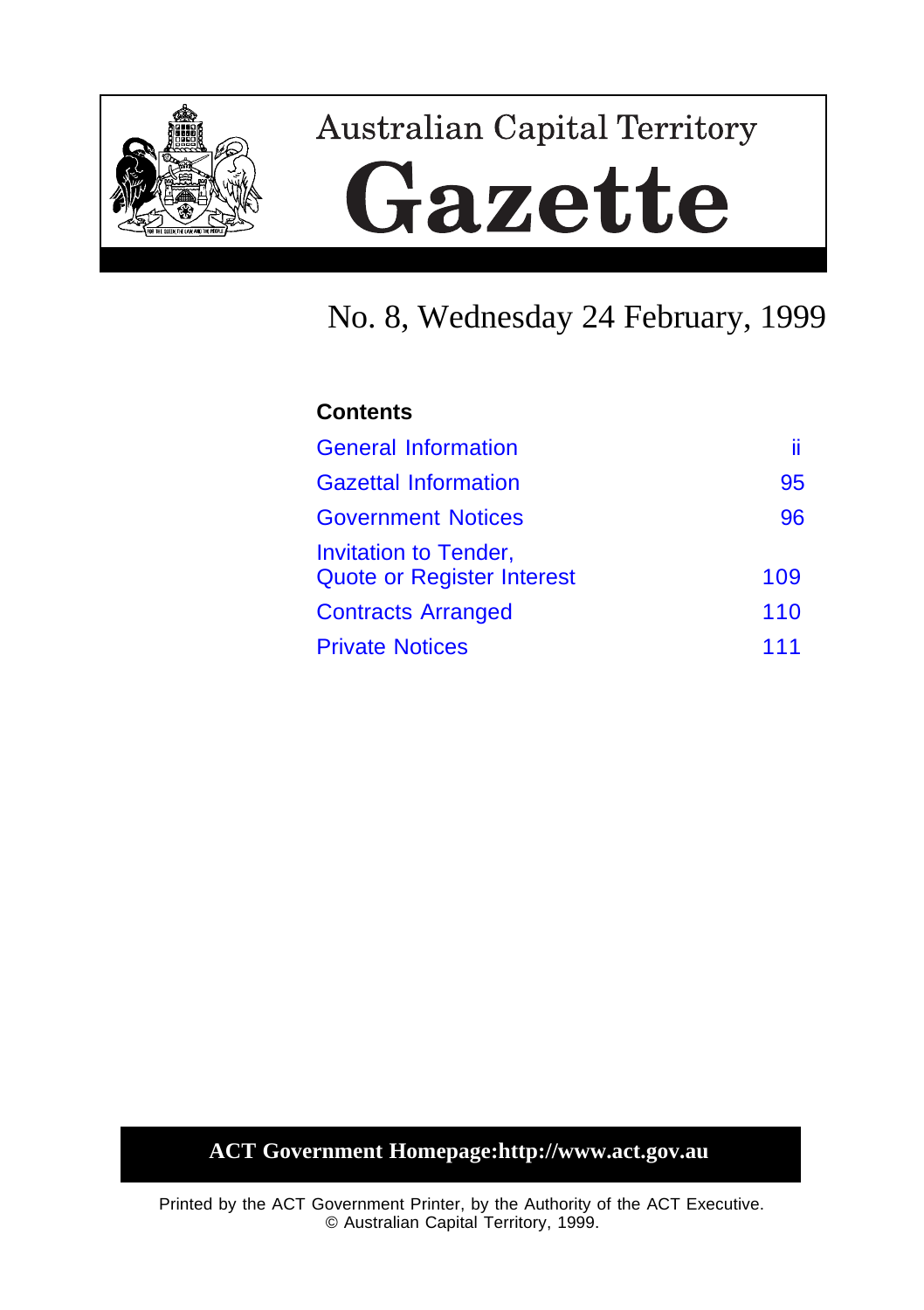### **GENERAL INFORMATION**

#### <span id="page-1-0"></span>**ACT GOVERNMENT GAZETTE**

The ACT Government Gazette is published each Wednesday. The sections included in the publication are:

- General Information;
- Government Notices;
- Purchasing and Disposals;
- Invitations to Tender, Quote or Register Interest;
- Contracts arranged, and
- **Private Notices**

(Australian Public Service notices will continue to appear in the Commonwealth of Australia Gazette).

#### **CONTACT DETAILS**

ACT Gazette Officer Publishing Services GPO Box 158 Canberra Act 2601

Phone: (02) 6205 0484 Fax: (02) 6205 0266 **e-mail: gazette\_office@dpa.act.gov.au**

ACT Gazette Office Level 7, Macarthur House Wattle Street Lyneham 2602

#### **Notices for Publications**

Notices for the Gazette are to be lodged by 12 noon on the Wednesday prior to publication. Notices can be lodged in advance in hard copy or facsimile, by electronic mail or diskette, with a brief message of instruction and a WORD compatible document attachment.

A Gazette Request Form must also be delivered to the Gazette Office, by hand, mail or fax. For copies of this form please telephone the Gazette Office or go to www.act.gov.au/government/reports/pub/gazreq.doc.

Signed notices must be sighted by the Gazette Office before gazettal can proceed.

#### **Purchasing and Disposal Codes** may be accessed on the ACT Government Website:

www.act.gov.au/government/report/pub/gazette/p&d.pdf. Alternatively, you may obtain a hard copy listing by contacting the gazette office.

#### **Private Notices**

The fee for a private notice is as follows:

• minimum charge \$1.00 per word or \$100.00 whichever is the greater.

Cheques are to be made payable to 'Publishing Services' and are to be forwarded to the Gazette office with a copy of the notice (Either on a PC formatted disk in WORD, or if the notice has already been emailed, a hard copy of the notice) and Gazette Request Form. Payment can be made by EFTPOS (Bankcard, Visa or Mastercard) by telephoning the Gazette Office. Payment must be received before gazettal can proceed.

#### **Purchasing and Subscriptions**

Copies of the ACT Government Gazette may be purchased at a cost of \$5.00 (or \$2.00 for a Special Gazette) from the ACT Government shopfront, Legislation/Gazette sales counter, East Row, Canberra City. Subscriptions to the Gazette maybe arranged through the Gazette Office at a price of \$180.00 (1 Jan 99 - 30 Jun 99) or part thereof, including postage. Refunds will not be given for cancellations. Claims for missing items will be recognised as valid if lodged within 28 days of publication.

#### **Copyright Notice - Australian Capital Territory**

This work is copyright. Apart from any use as permitted under the Copyright Act 1968, no part may be reproduced by any process without written permission from Library and Information Management, Department of Urban Services, ACT Government, GPO Box 249, Civic Square ACT 2608.

#### **Products and Services advertised in this publication are not necessarily endorsed by the ACT Government**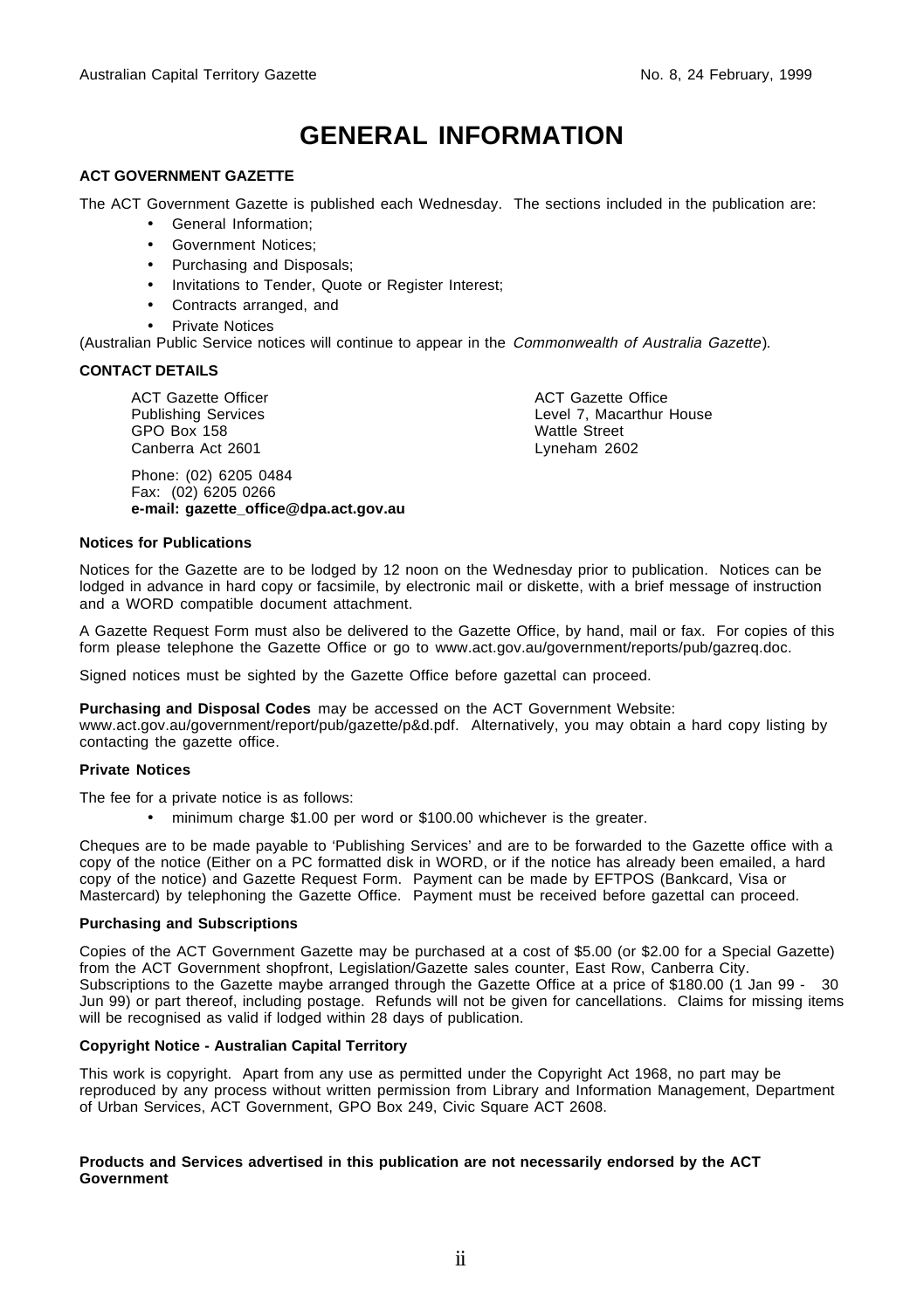### **GAZETTAL INFORMATION**

#### <span id="page-2-0"></span>**ISSUE OF ACT SPECIAL GAZETTES**

The following issues of the ACT Special Gazettes have been published since the last Weekly Gazette. For listings of previous ACT Special Gazettes please refer to the ACT Government's Catalogue of Publications or phone the Publishing Services Information line on 6205 0202.

| Gazette<br><b>Number</b> | <b>Date</b> | Title                                                                                                                                                                                                                                           |
|--------------------------|-------------|-------------------------------------------------------------------------------------------------------------------------------------------------------------------------------------------------------------------------------------------------|
| S6                       | 19 February | Notice - Under Section 18 of the Independent Pricing<br>and Regulatory Commission Act 1997 - ACTION's Bus<br>Services for 1999/2000. $\sim$ Independent Pricing and<br><b>Regulatory Commission Act 1997</b>                                    |
|                          |             | Notice - Under Section 18 of the Independent Pricing<br>and Regulatory Commission Act 1997 - ACTEW's<br>Electricity, Water and Sewerage Charges for 1999/2000<br>to 2003/2004. $\sim$ Independent Pricing and Regulatory<br>Commission Act 1997 |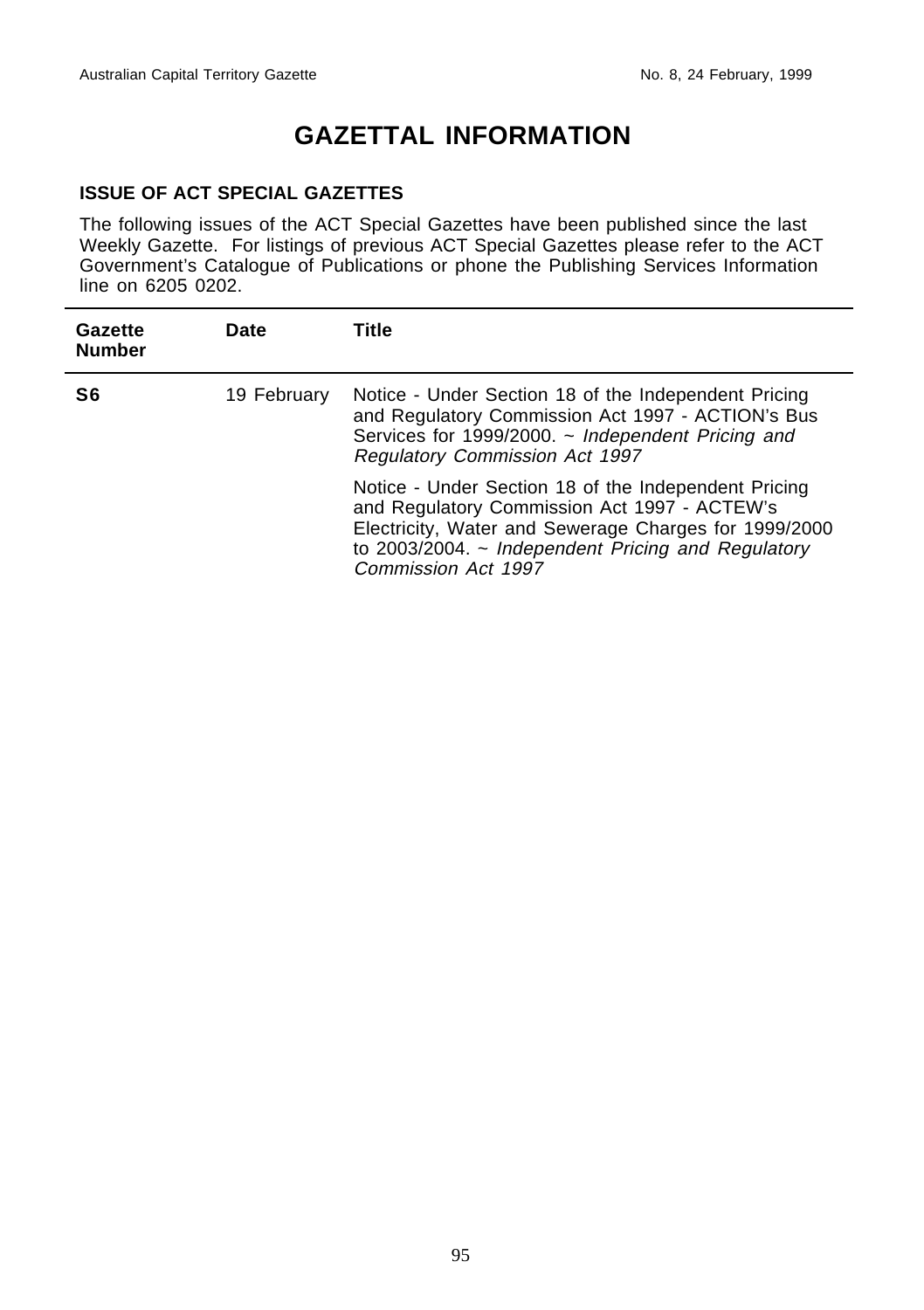#### <span id="page-3-0"></span>**NOTIFICATION OF THE MAKING OF AN INSTRUMENT**

NOTICE is hereby given that the undermentioned Instrument of the Australian Capital Territory has been made. Copies of the Instrument may be purchased from Publishing Services, Legislation and Sales Counter, ACT Government Shopfront, Crn City Walk and East Row Canberra City ACT 2601.

| Act under which<br>Instrument made                            | <b>Description of Instrument</b>                                                                                                                                                                            | Number and year of<br><b>Instrument</b> |
|---------------------------------------------------------------|-------------------------------------------------------------------------------------------------------------------------------------------------------------------------------------------------------------|-----------------------------------------|
| Subsidies (Liquor and<br>Diesel) Act 1998                     | Determination to set the diesel<br>subsidy rate to 8.206 cents<br>per litre and will apply on 2<br>February 1999 and thereafter,<br>to reflect the Commonwealth<br>excise as a result of CPI<br>indexation. | No. 34 of 1999                          |
| Tenancy Tribunal Act 1994                                     | Variation to the Commercial<br>and Retail Leases Code of<br>Practice.                                                                                                                                       | No. 35 of 1999                          |
| <b>Blood Donation</b><br>(Transmittable Diseases)<br>Act 1985 | Approval of new Donor<br>Declaration Form.                                                                                                                                                                  | No. 36 of 1999                          |
| Psychologists Act 1994                                        | Determination of Fees.                                                                                                                                                                                      | No. 37 of 1999                          |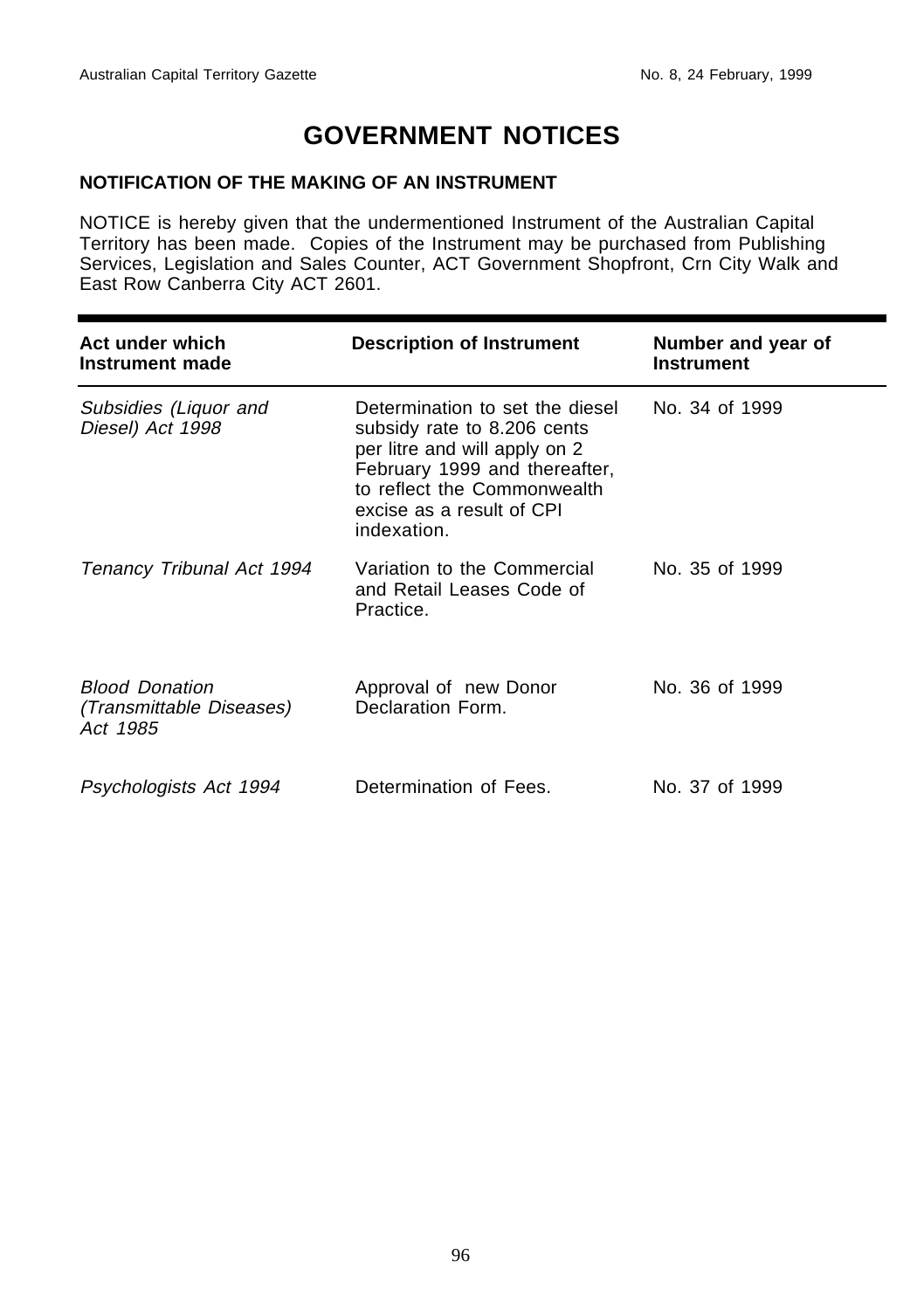

#### **AGENTS (AMENDMENT) ACT (NO. 2) 1998**

#### **NOTICE OF COMMENCEMENT**

Pursuant to subsection 2(2) of the Agents (Amendment)) Act (No. 2) 1998 ('the Act'), I fix the day on which this notice appears in the *Gazette* as the date on which the remaining sections of the Act commence.

Dated this fifteenth day of February 1999

**Gary Humphries**

Minister for Justice and Community Safety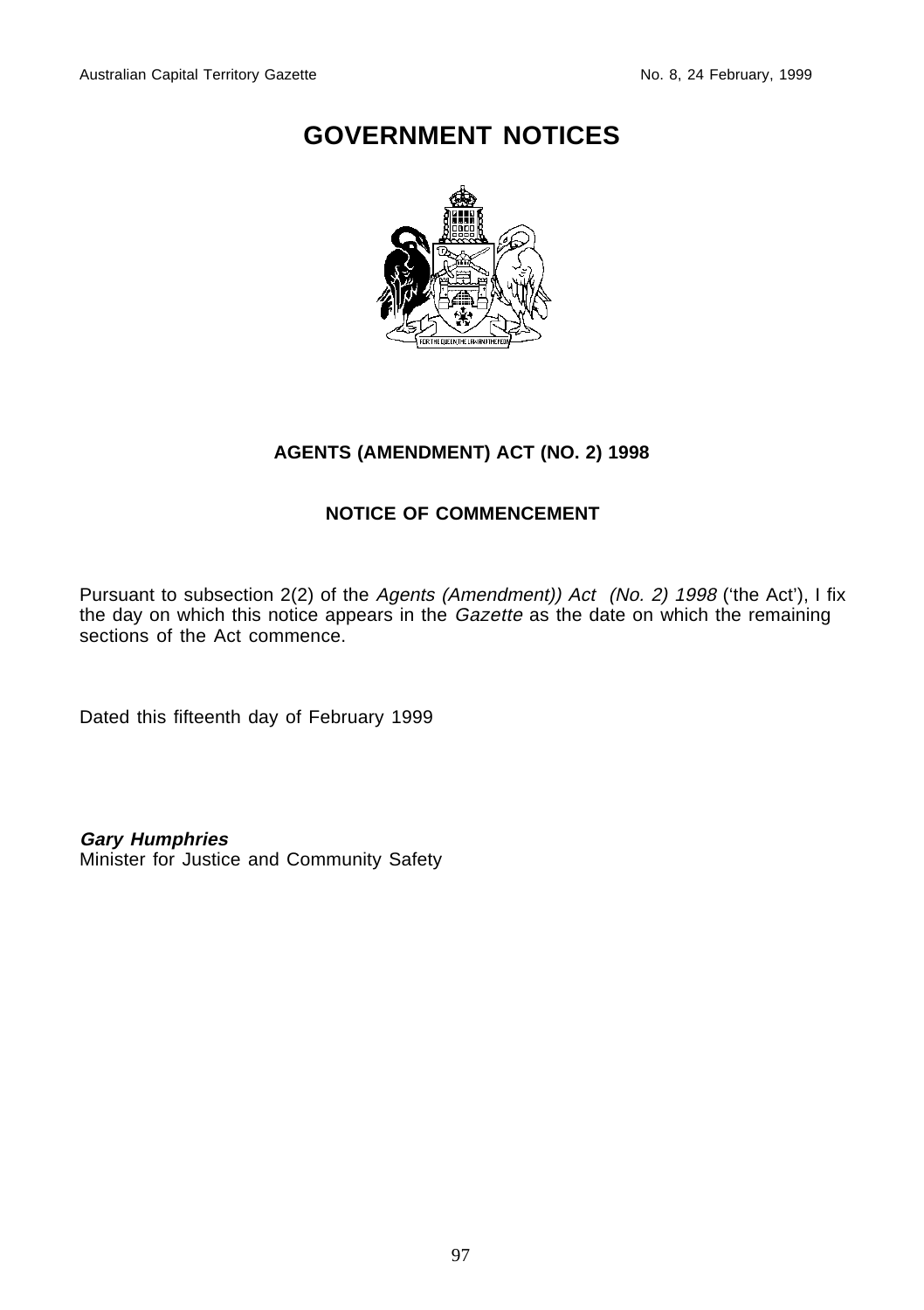

#### **Australian Capital Territory**

**Cemeteries Act 1933**

#### **Re-opening of Woden Cemetery**

Under section 18 of the Cemeteries Act 1933, I, BRENDAN MICHAEL SMYTH, HEREBY REVOKE, from 1 March 1999, the order proclaimed in the Commonwealth of Australia Gazette of 29 August 1979 relating to the discontinuation of burials in the Woden Cemetery.

Date: Twenty-eighth day of January 1999

**BRENDAN MICHAEL SMYTH** Minister for Urban Services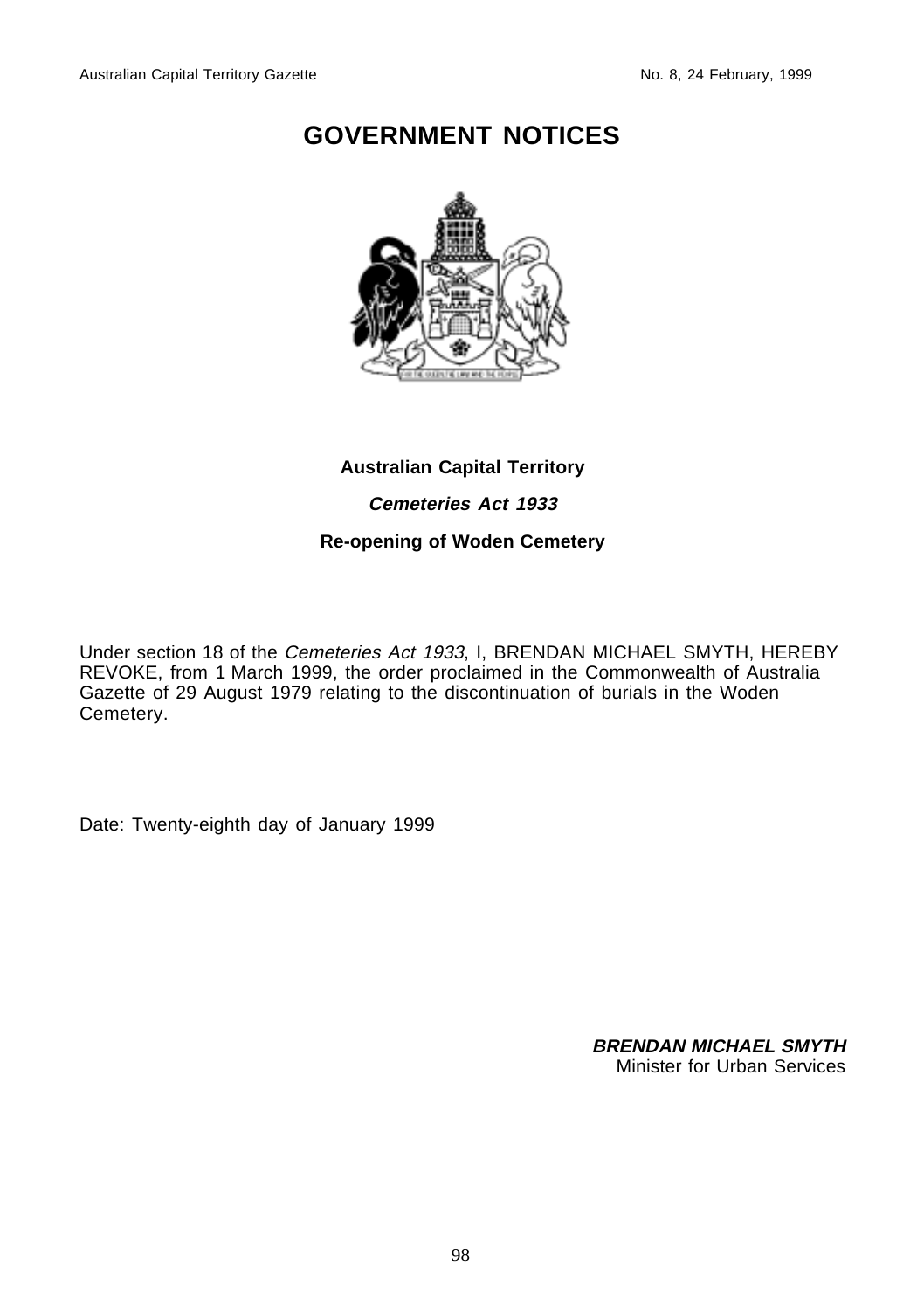**INSTRUMENT NO. R4/99** 

#### PUBLIC ROADS ACT 1902 (NSW)

#### NOTICE OF DECLARATION OF A PUBLIC ROAD

Pursuant to section 18 of the Public Roads Act 1902 (NSW) I declare that the land described below, shall be a public road.

Acour

DATE  $/2^{14}$  7 aloneary 1999

LINCOLN JAMES HAWKINS Delegate of the Minister

The land within Sections 24, 58 and 59 in the Division of Nicholls in the District of Gungahlin, shown in thick black lines on the plan annexed hereto.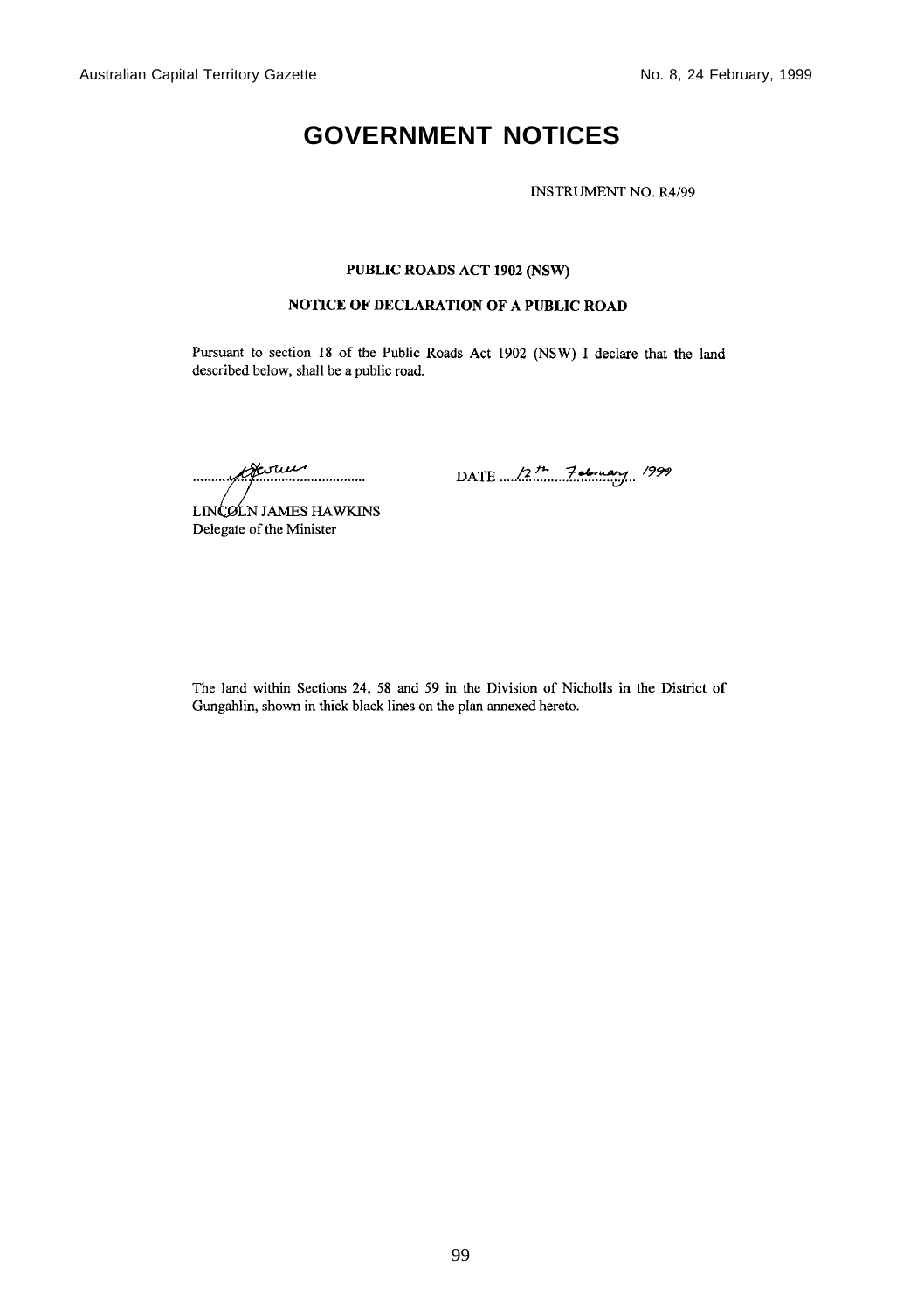

Delegate's Initials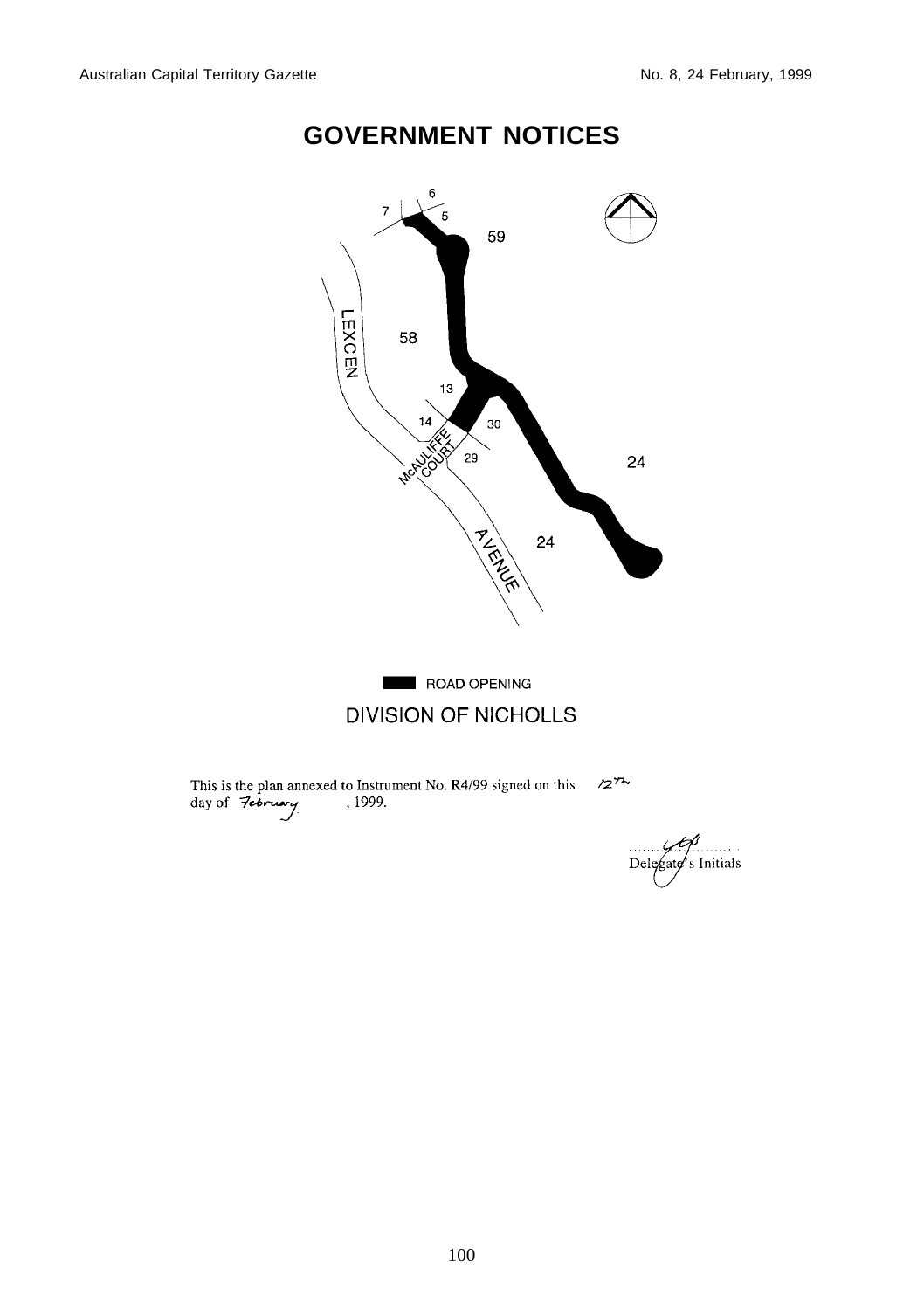

Delegate's Initials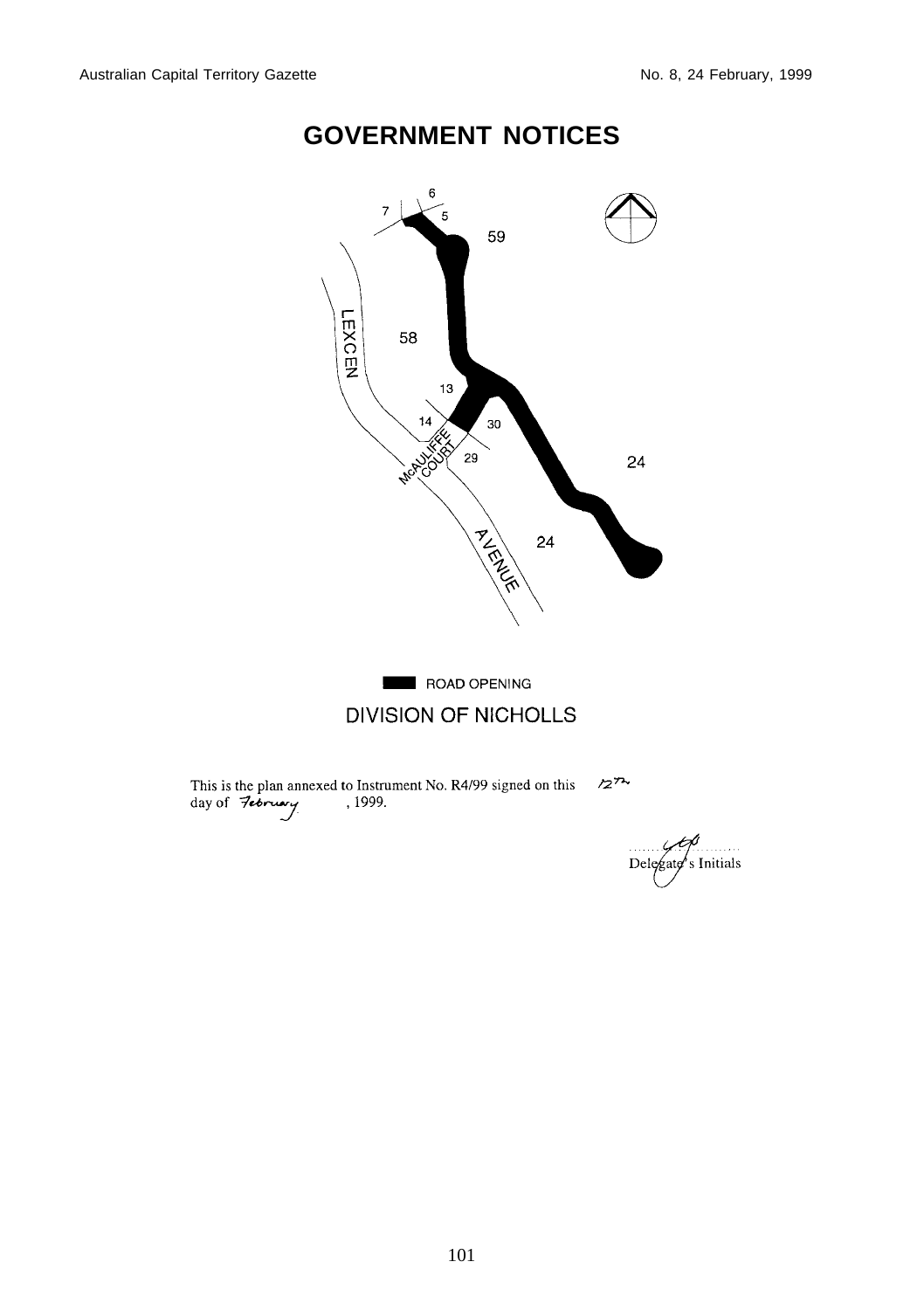**INSTRUMENT NO. R5/99** 



#### PUBLIC ROADS ACT 1902 (NSW)

#### NOTICE OF DECLARATION OF PUBLIC ROADS

Pursuant to section 18 of the Public Roads Act 1902 (NSW) I declare that the land described in the schedule below, shown in thick black lines on the plans annexed hereto, shall be public roads.

Stanuis . . . . . . . . . . .

DATE 2th February 1999

LINGOLN JAMES HAWKINS Delegate of the Minister

#### **SCHEDULE**

Plan No.1 : The land within Section 2 in the Division of Amaroo in the District of Gungahlin.

Plan No. 2: The land within Sections 4, 5, 9, 50-52 and 54 in the Division of Amaroo in the District of Gungahlin.

Plan No. 3 : The land formerly known as Blocks 13 and 14 Section 19 in the Division of Braddon in the District of Canberra Central.

Plan No. 4 : The land within Sections 136, 137, 170 and 173 in the Division of Ngunnawal in the District of Gungahlin.

Plan No. 5 : The land within Sections 41 to 43 in the Division of Nicholls in the District of Gungahlin.

Plan No. 6 : The land within Sections 104 to 108 in the Division of Nicholls in the District of Gungahlin.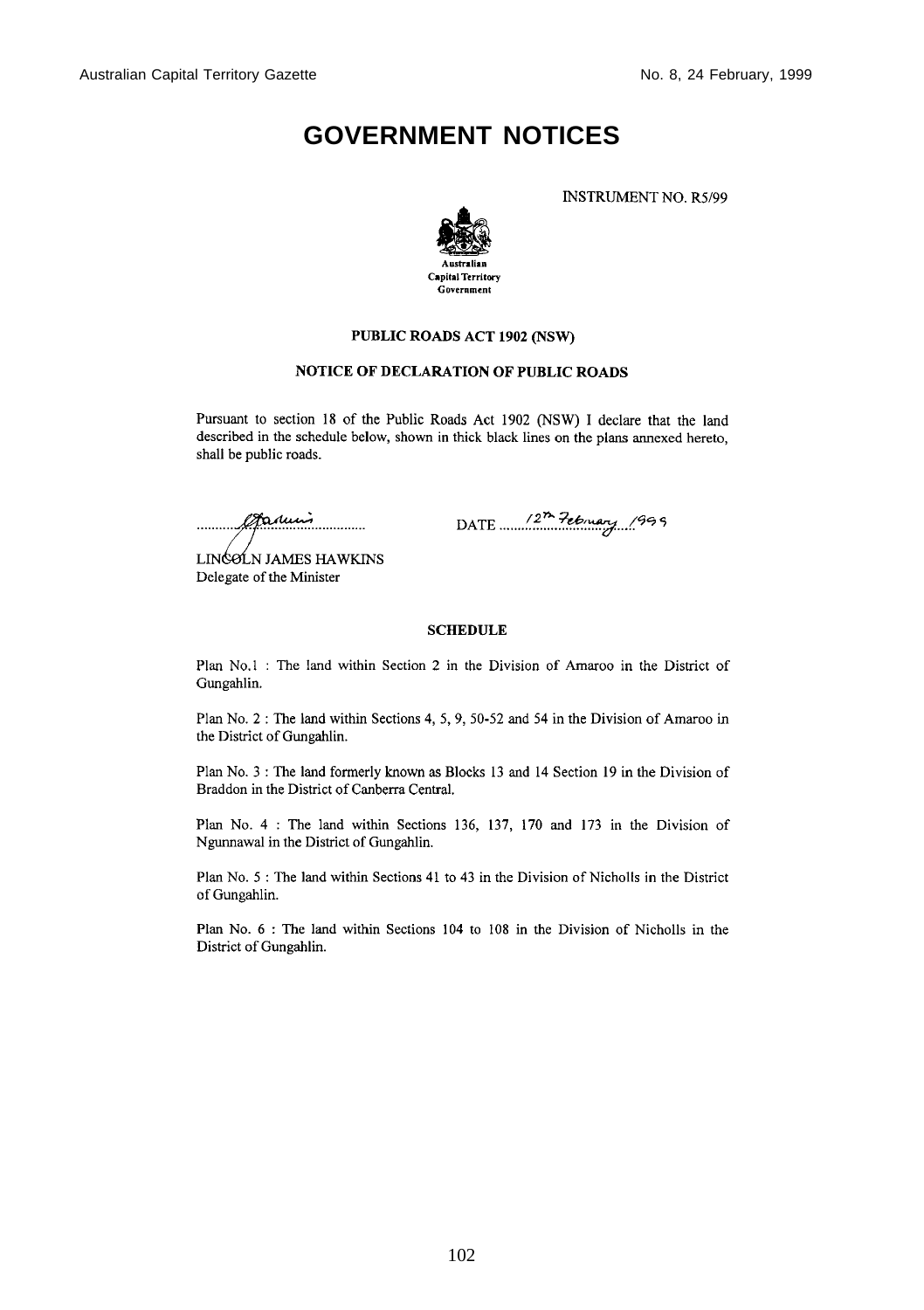

ROAD OPENING **DIVISION OF AMAROO** 

This is Plan Number One annexed to Instrument No. R5/99 signed on this  $\frac{72 \pi}{4}$ day of February 1999.

/----------<br>: Initials Delegate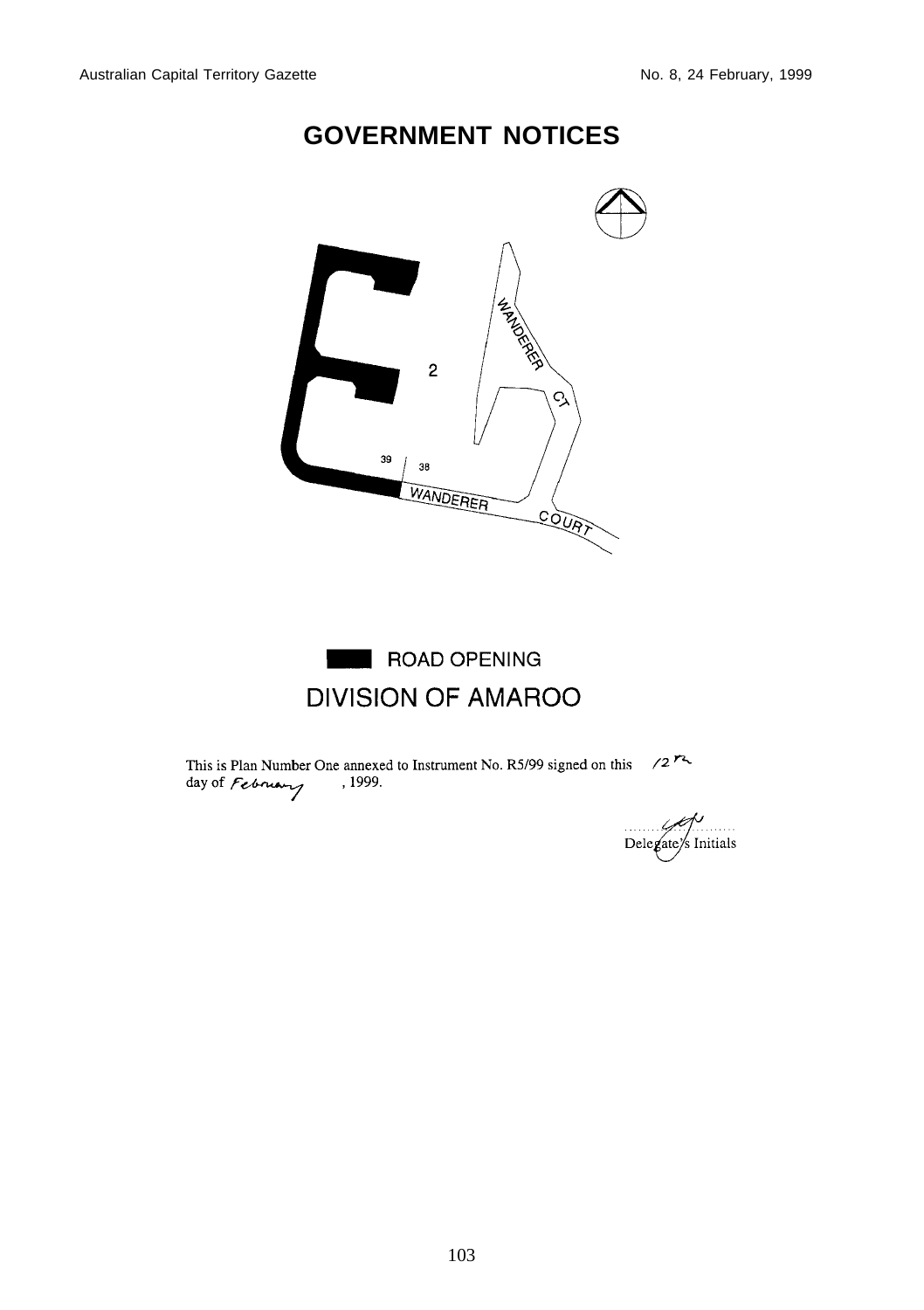

### ROAD OPENING **DIVISION OF AMAROO**

This is Plan Number Two annexed to Instrument No. R5/99 signed on this day of  $\sqrt{\mathcal{L}$  Orleans  $12^{7}$ 

Delegate's Initials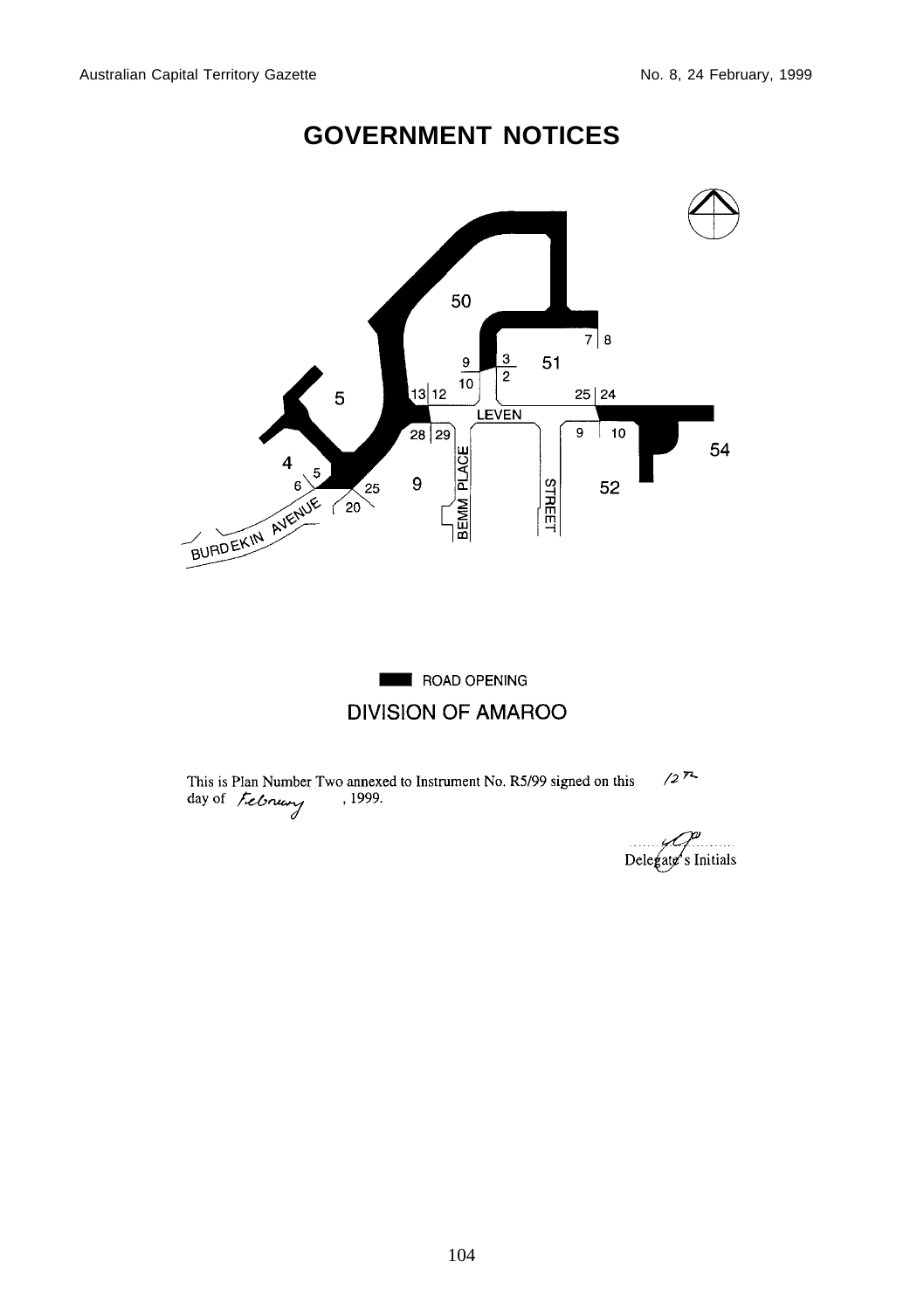

This is Plan Number Three annexed to Instrument No. R5/99 signed on this  $\sqrt{27}$  day of *February*, 1999.

Delegate s Initials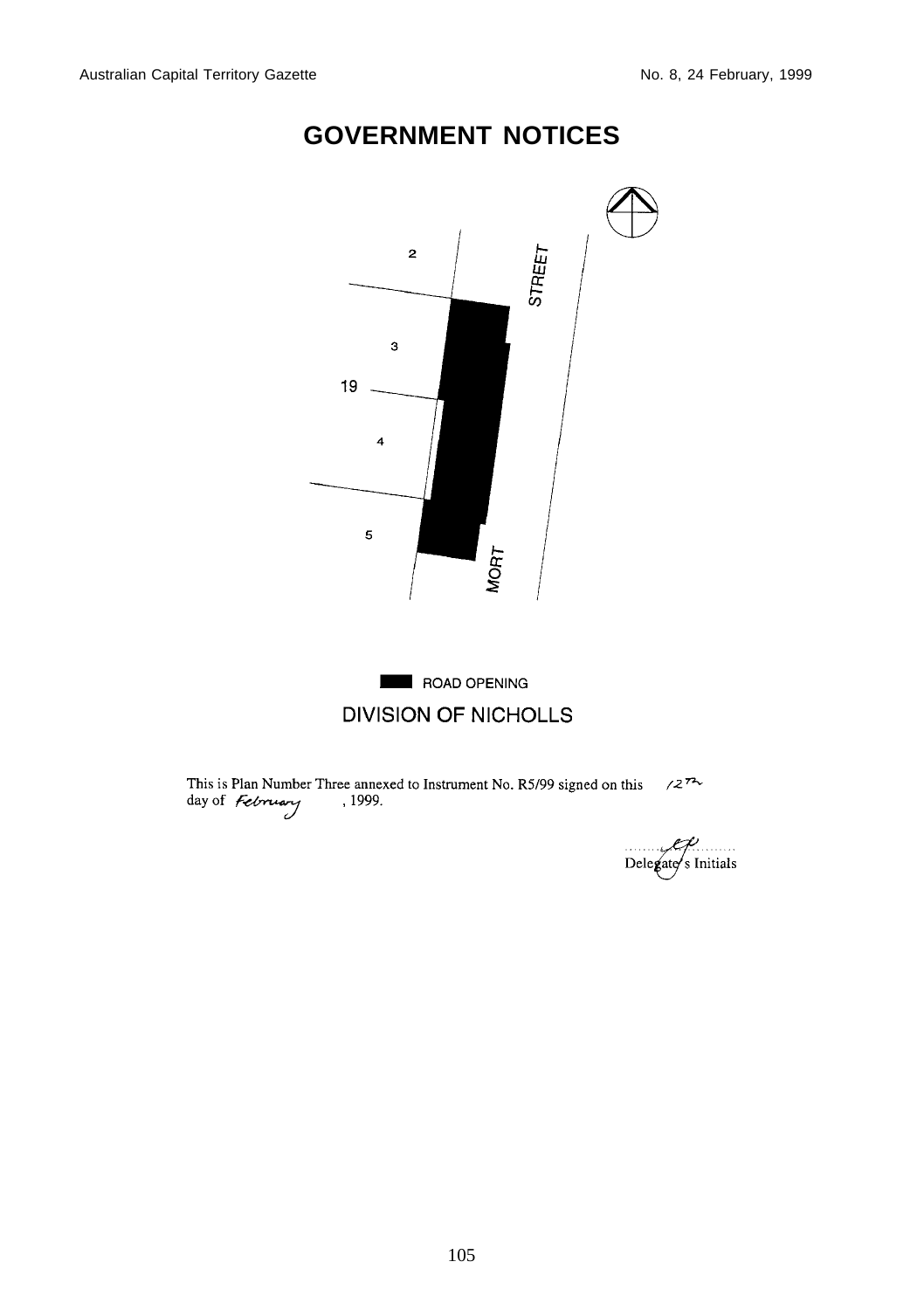

This is Plan Number Four annexed to Instrument No. R5/99 signed on this  $\sqrt{27}$ day of February , 1999

Delegate's Initials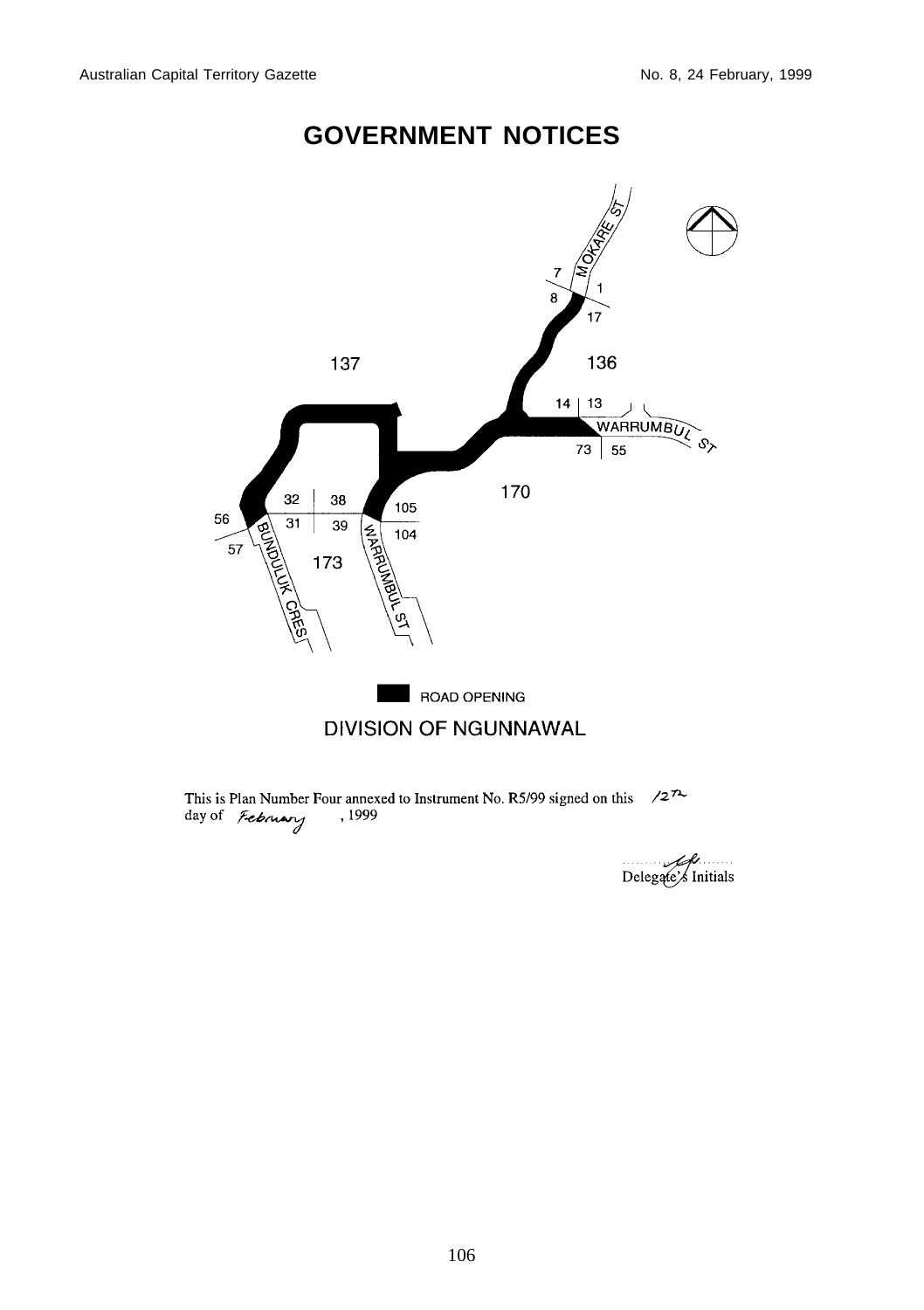

ROAD OPENING **DIVISION OF NICHOLLS** 

This is Plan Number Five annexed to Instrument No. R5/99 signed on this day of *february*, 1999.  $2<sup>n</sup>$ 

Delegate s Initials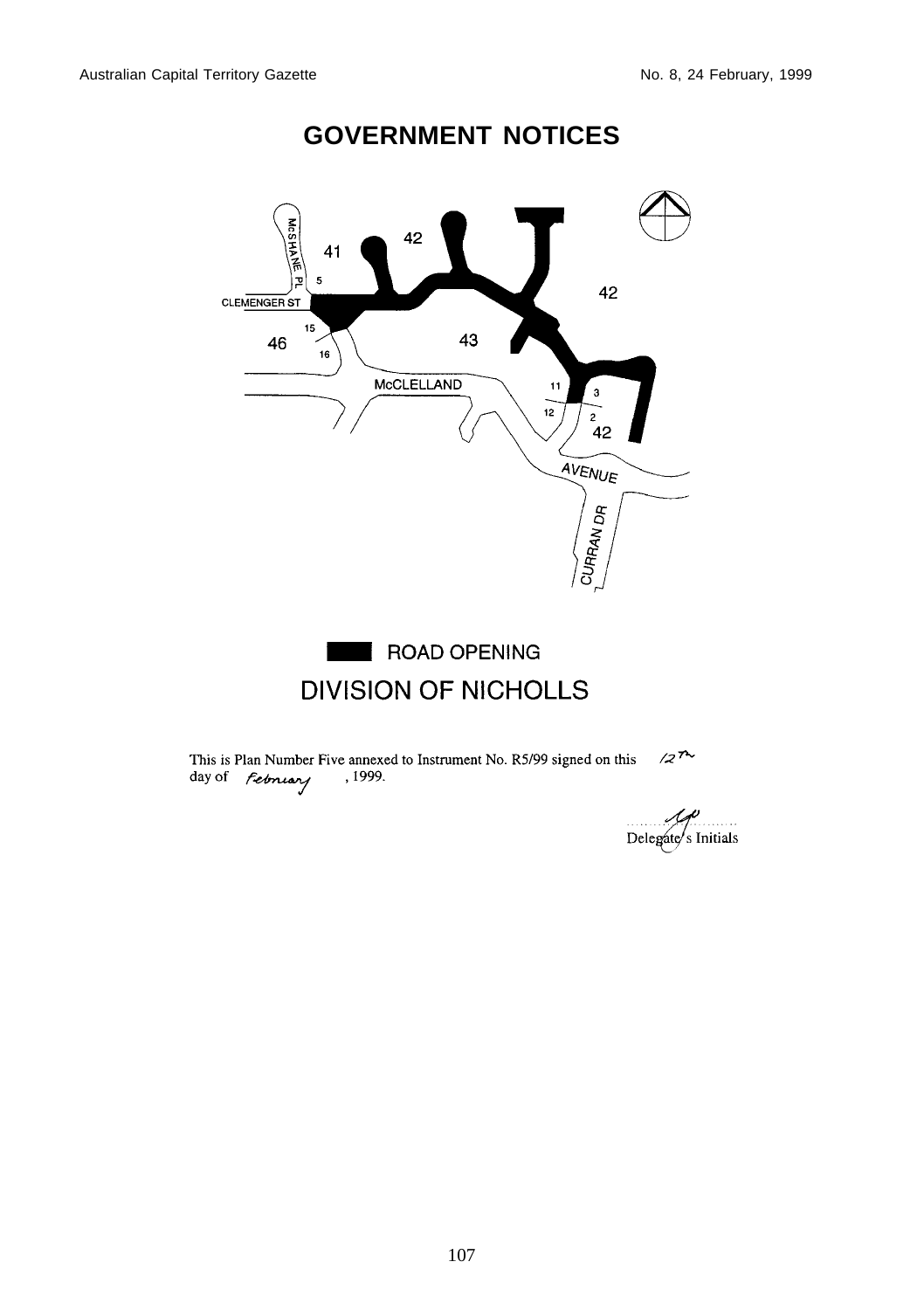

 $Delegate's$  Initials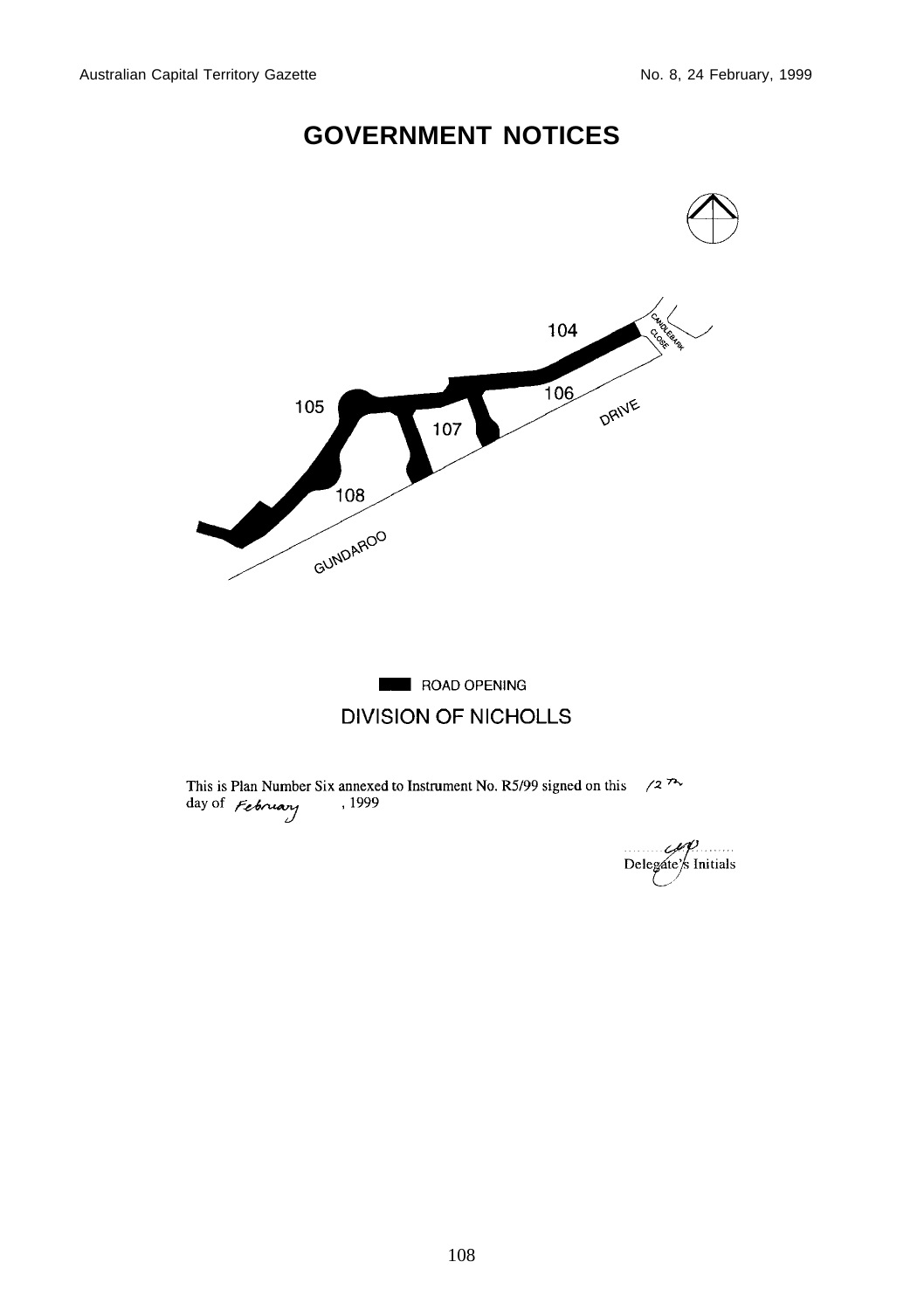### **INVITATION TO TENDER, QUOTE OR REGISTER INTEREST**

<span id="page-16-0"></span>

| <b>CONSTRUCTION OF TIDBINBILLA</b><br><b>REGIONAL VISITOR CENTRE</b>                                                | <b>ATHLLON DRIVE / SOWARD WAY STAGE</b><br><b>1 CYCLEPATH WORKS</b>                                                                                                                                                                                                           |  |
|---------------------------------------------------------------------------------------------------------------------|-------------------------------------------------------------------------------------------------------------------------------------------------------------------------------------------------------------------------------------------------------------------------------|--|
| T99021                                                                                                              | Project No: 59.5244 T99022                                                                                                                                                                                                                                                    |  |
| Pre-qualification: CB-0.5 or better<br>Closing date: 18 March 1999 Deposit:<br>\$100                                | Pre-qualification: CC-0.5 or better<br>Closing date: 11 March 1999 Deposit:<br>\$100                                                                                                                                                                                          |  |
| Technical enquiries: Peter Overton<br>Ph:<br>02 6232 6311                                                           | <b>Technical enquiries:</b><br>Gary Squires Ph: 02 6281 1711                                                                                                                                                                                                                  |  |
| Documents for the above tender are<br>available from:                                                               | Documents for the above tender are<br>available from:                                                                                                                                                                                                                         |  |
| <b>TT Architecture</b><br>Unit 3, 45 Jardine St<br>Kingston ACT 2604<br>02 6232 6311<br>Ph:<br>02 6232 6312<br>Fax: | <b>Ove Arup and Partners</b><br><b>24 Thesiger Court</b><br>Deakin ACT 2600<br>Ph: 02 6281 1711<br>02 6282 5333<br>Fax:                                                                                                                                                       |  |
|                                                                                                                     | The above tenders close at 2.00pm local<br>(Canberra) time and should be placed in<br>the ACT Contracts and Purchasing Tender<br>Box, Level 4, Macarthur House, 12 Wattle<br>Street, Lyneham. Tender Box facsimile<br>(02) 6207 5460. Late tenders will not be<br>considered. |  |
|                                                                                                                     | HOTLINE: Sub-contractors with payment<br>problems on ACT Government construction<br>projects are invited to phone (02) 6207<br>5550.                                                                                                                                          |  |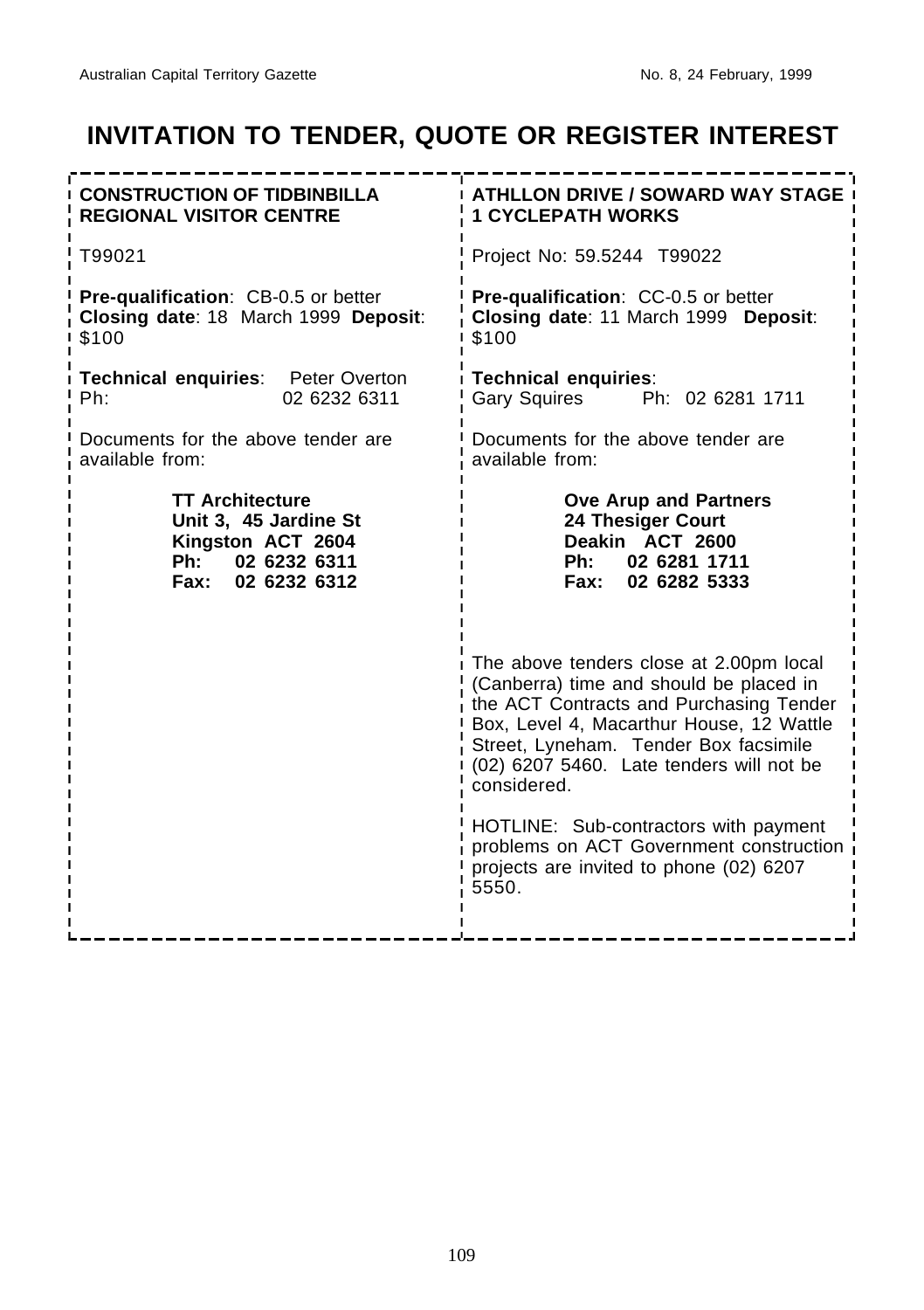## **CONTRACTS ARRANGED**

<span id="page-17-0"></span>

| <b>Purchase</b><br>Reference<br><b>Number</b> | Description of Supplies Value (\$A)                                                                                           |           | Period<br><b>Contract</b> | <b>Contractor (Include</b><br>postcode at end of<br>address)                             | P & S Code |
|-----------------------------------------------|-------------------------------------------------------------------------------------------------------------------------------|-----------|---------------------------|------------------------------------------------------------------------------------------|------------|
| 127NB428                                      | Disposal of chemicals<br>from Belconnen<br><b>Chemical Facility</b>                                                           | 4,750.00  | N                         | Enviro Chem<br>Technologies<br>13 Killara Road<br>Camperfeild Vic 3061                   | 11         |
| 127NB430                                      | Enlargement &<br>lamination of slides for<br>floriade display                                                                 | 4,627.00  | N                         | The Exhibition Centre<br>88 Bayldon Road<br>Queanbeyan NSW                               | 10         |
| 127NB431                                      | Recycle Estate regrade<br>& compact road top up<br>& grade/roll road to<br>access                                             | 2,000.00  | N                         | Canberra Contractors<br>PO Box 335<br>Mitchell ACT 2911                                  | 22         |
| 127NB435                                      | Rural garbage collection<br>98/99                                                                                             | 18,000.00 | Y                         | Cityscape<br>PO Box 7335<br>Canberra Mail Centre<br>ACT 2610                             | 31         |
| 127NB436                                      | To perform scribe duties<br>during interview for<br>various positions within<br><b>ACT Waste</b>                              | 2,500.00  | N                         | <b>Scribbly Scribe</b><br><b>Hocking Place</b><br>Bonython ACT 2905                      | 27         |
| 127NB437                                      | Groundwater monitoring<br>wells & lockable steele<br>housing                                                                  | 4,800.00  | N                         | Geotechnical<br>Consultants<br>PO Box 1439<br>Woden ACT 2609                             | 30         |
| 127NB438                                      | Assessment & reporting<br>of the Hazardous<br>Chemicl Storage<br>Building at Belconnen                                        | 6,600.00  | N                         | <b>Coffey Geosciences Pty</b><br>PO Box 152<br>Ltd<br>Fyshwick ACT 2609                  | 11         |
| 127NB440                                      | Workstations, mobile<br>pedestal and screen                                                                                   | 4,704.00  | N                         | <b>Commercial Office</b><br>Furniture<br>Unit 7,<br>1 Kembla Street<br>Fyshwick ACT 2609 | 18         |
| 127NB443                                      | To effect asbestos<br>trench relocations as<br>directed (known<br>contractor able to<br>perform works<br>hazardous chemicals) | 5,000.00  | N                         | Regemade Cranes<br>PO Box 6<br>Jerrabomberra NSW<br>2619                                 | 27         |
| 127NB445                                      | Installation of lockable<br>ground water well                                                                                 | 3,000.00  | N                         | Geotechnical<br>Consultants<br>PO Box 1439<br>Woden ACT 2609                             | 22         |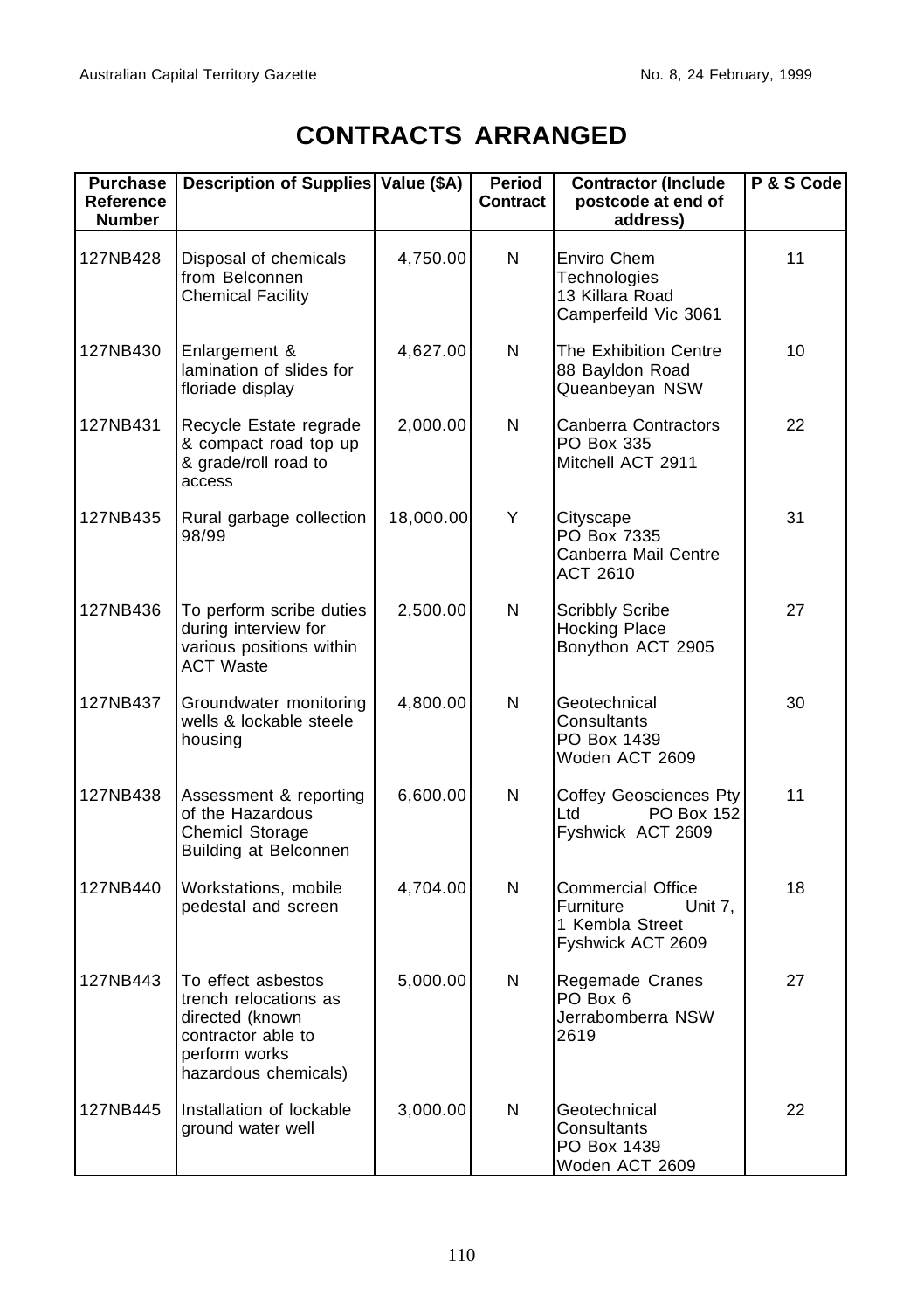### **PRIVATE NOTICES**

<span id="page-18-0"></span>

| <b>NAME</b>          | <b>MEMBER NO.</b> | <b>TOTAL AMOUNT</b> | <b>DESCRIPTION OF</b>   |
|----------------------|-------------------|---------------------|-------------------------|
|                      |                   | DUE TO OWNER(S)     | <b>UNCLAIMED MONIES</b> |
| ACT TOUCH FOOTBALL   | 275751            | \$31.61             | <b>UNCLAIMED</b>        |
| ANDERSON JL          | 277000            | \$13.90             | <b>UNCLAIMED</b>        |
| APPS D M             | 269913            | \$29.92             | <b>UNCLAIMED</b>        |
| <b>BERZINS A</b>     | 263239            | \$20.23             | <b>UNCLAIMED</b>        |
| BOYLE S J            | 276261            | \$21.90             | <b>UNCLAIMED</b>        |
| <b>BRADSTREET PJ</b> | 283842            | \$106.16            | <b>UNCLAIMED</b>        |
| <b>BROWN B</b>       | 4069501           | \$78.24             | <b>UNCLAIMED</b>        |
| <b>CAMERON R A</b>   | 273134            | \$351.93            | <b>UNCLAIMED</b>        |
| <b>CHALOUPKA M</b>   | 12819             | \$10.00             | <b>UNCLAIMED</b>        |
| CLARE D L & N        | 263987            | \$20.27             | <b>UNCLAIMED</b>        |
| <b>CLARK E E</b>     | 158704            | \$39.12             | <b>UNCLAIMED</b>        |
| COTTER A C           | 284163            | \$20.75             | <b>UNCLAIMED</b>        |
| <b>EDWARDS J S</b>   | 259328            | \$28.41             | <b>UNCLAIMED</b>        |
| <b>FABBO F</b>       | 4075288           | \$23.07             | <b>UNCLAIMED</b>        |
| <b>FISHER JL</b>     | 282848            | \$33.10             | <b>UNCLAIMED</b>        |
| FITZGERALD C M       | 284000            | \$29.62             | <b>UNCLAIMED</b>        |
| <b>GALLINA L H</b>   | 234382            | \$21.56             | <b>UNCLAIMED</b>        |
| GIBSON G W           | 267282            | \$10.00             | <b>UNCLAIMED</b>        |
| <b>GLEESON B A</b>   | 4071867           | \$141.07            | <b>UNCLAIMED</b>        |
| <b>GOODACRE L M</b>  | 283525            | \$50.59             | <b>UNCLAIMED</b>        |
| <b>HANLEY T</b>      | 4067824           | \$12.44             | <b>UNCLAIMED</b>        |
| <b>HANSEN G J</b>    | 207268            | \$43.84             | <b>UNCLAIMED</b>        |
| <b>HODGKIN J A</b>   | 253080            | \$27.38             | <b>UNCLAIMED</b>        |
| <b>HOSKIN S M</b>    | 255453            | \$336.31            | <b>UNCLAIMED</b>        |
| HUNT P               | 28460             | \$13.26             | <b>UNCLAIMED</b>        |
| <b>JACKSON S</b>     | 267710            | \$22.68             | <b>UNCLAIMED</b>        |
| JENKINS P D          | 4065799           | \$10.01             | <b>UNCLAIMED</b>        |
| JOHNSON M E          | 284815            | \$20.72             | <b>UNCLAIMED</b>        |
| <b>KEENAN R J</b>    | 261080            | \$23.89             | <b>UNCLAIMED</b>        |
| <b>KEPARS L I</b>    | 246526            | \$49.05             | <b>UNCLAIMED</b>        |
| <b>KOCHHAR P</b>     | 280687            | \$114.69            | <b>UNCLAIMED</b>        |
| <b>LARKIN J</b>      | 274921            | \$22.05             | <b>UNCLAIMED</b>        |
| LITTLE F J           | 252713            | \$437.78            | <b>UNCLAIMED</b>        |
| MACFARLANE P J       | 268279            | \$44.22             | <b>UNCLAIMED</b>        |
| MACKLIN R B          | 280777            | \$20.00             | <b>UNCLAIMED</b>        |
| <b>MARTIN K C</b>    | 4013873           | \$348.90            | <b>UNCLAIMED</b>        |
| MCDONALD A D         | 123030            | \$24.90             | <b>UNCLAIMED</b>        |
| <b>MCMILLAN D P</b>  | 274527            | \$21.25             | <b>UNCLAIMED</b>        |
| <b>MILLAR Z D</b>    | 222523            | \$23.52             | <b>UNCLAIMED</b>        |
| MILLS L R            | 4072283           | \$43.79             | <b>UNCLAIMED</b>        |
| MITCHELL A M         | 262586            | \$130.03            | <b>UNCLAIMED</b>        |